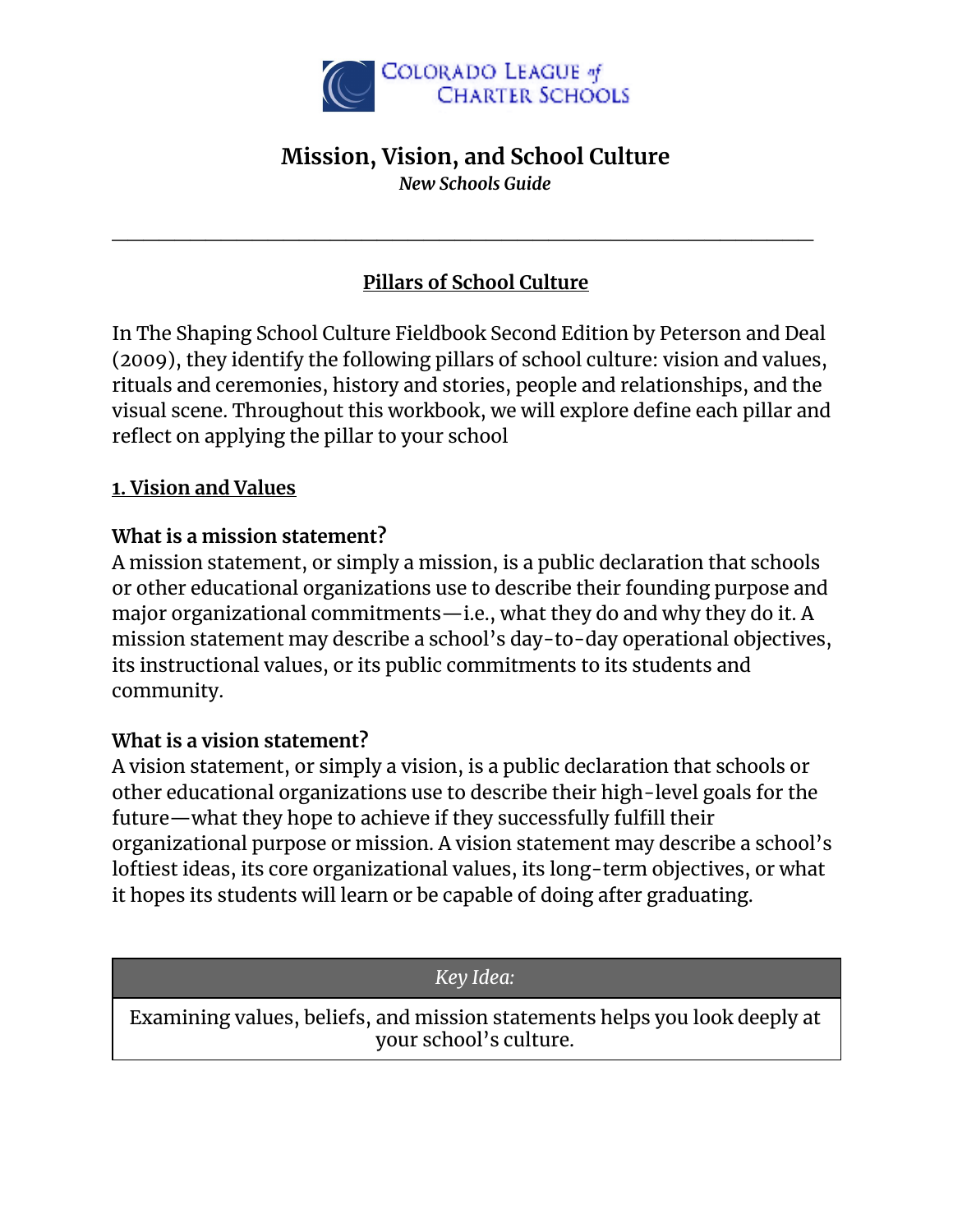Imagine that your school is open and you have a prospective family visiting to see if it is a good fit for them. Imagine, then, that you get to be a fly on the wall at the end of the day and hear what they have to say about your school- what is it that you'd hope to hear? What was their experience in the classrooms, the lunchroom, the hallways and the gym? What were their observations of the work being done in the classroom or interactions on the playground? What did they say about the staff or how it *felt* in the school? This is the *culture* of the school; it is inextricably tied to your mission, vision and core values (sometimes called belief statements, statements of principle, etc.). To the visitor the culture should be a *felt* experience, but for the school leadership it should be thoughtful, planned and measurable.

School's mission:

Summarize the school's vision and philosophy:

List your school's statements of principle or core values (these are commitments or statements that clarify and define the mission and vision)?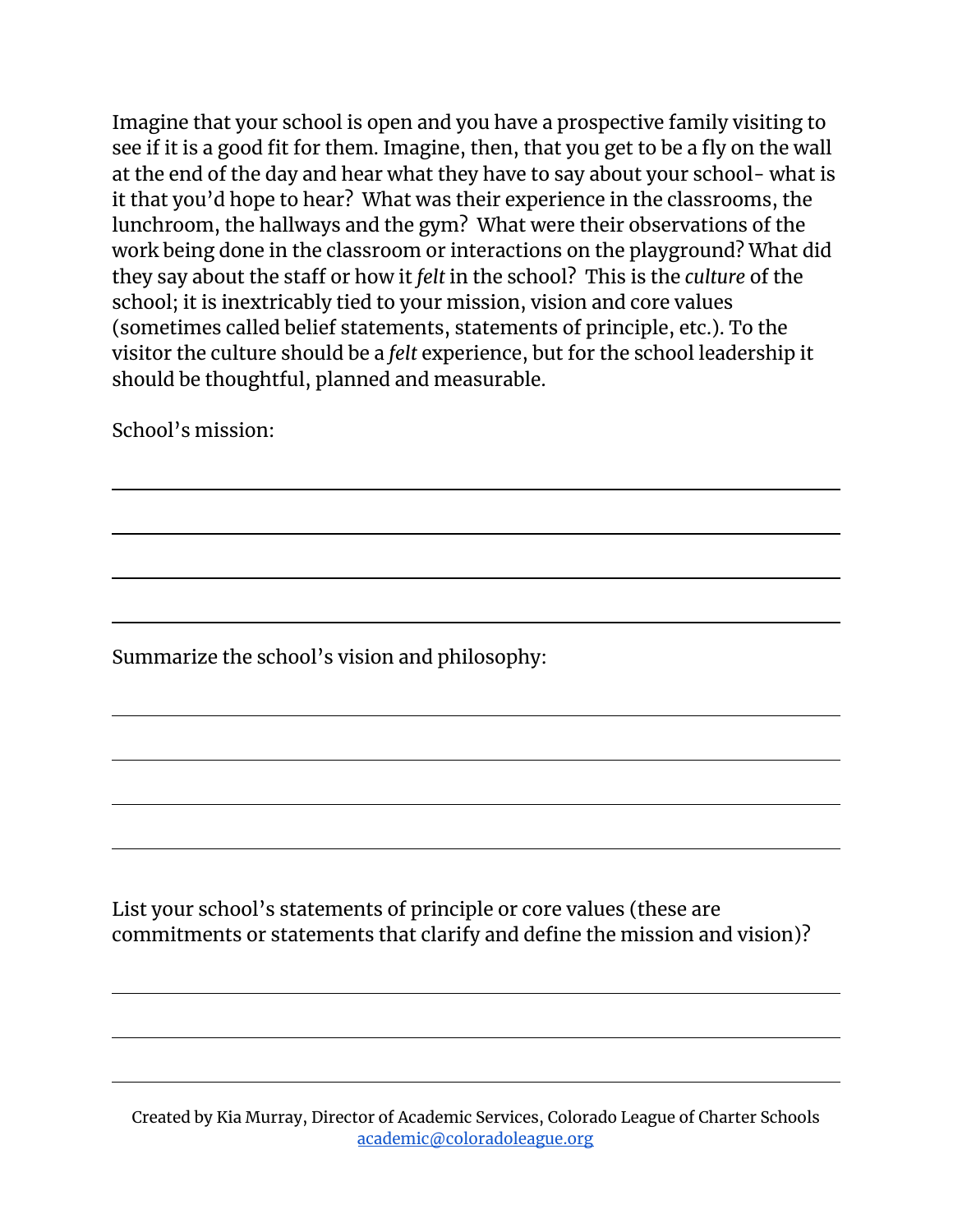How does the education program support the mission?

## **2. Rituals and Ceremonies**

Rituals: processes or daily routines that are infused with deep meaning. They help transform common experiences to uncommon events.

Traditions: significant events that have a special history and meaning and occur year in and year out. They are part of the history of the school and tie people to its cultural roots.

Ceremonies: elaborate, culturally sanctioned events that bind people together and shape unwritten cultural values. Celebrations are a type of ceremony.

Use this table to start thinking about the rituals you want to create at your school.

*Key Idea:*

Positive, regular, and meaningful rituals, traditions, ceremonies, and celebrations nurture and sustain the culture of a school.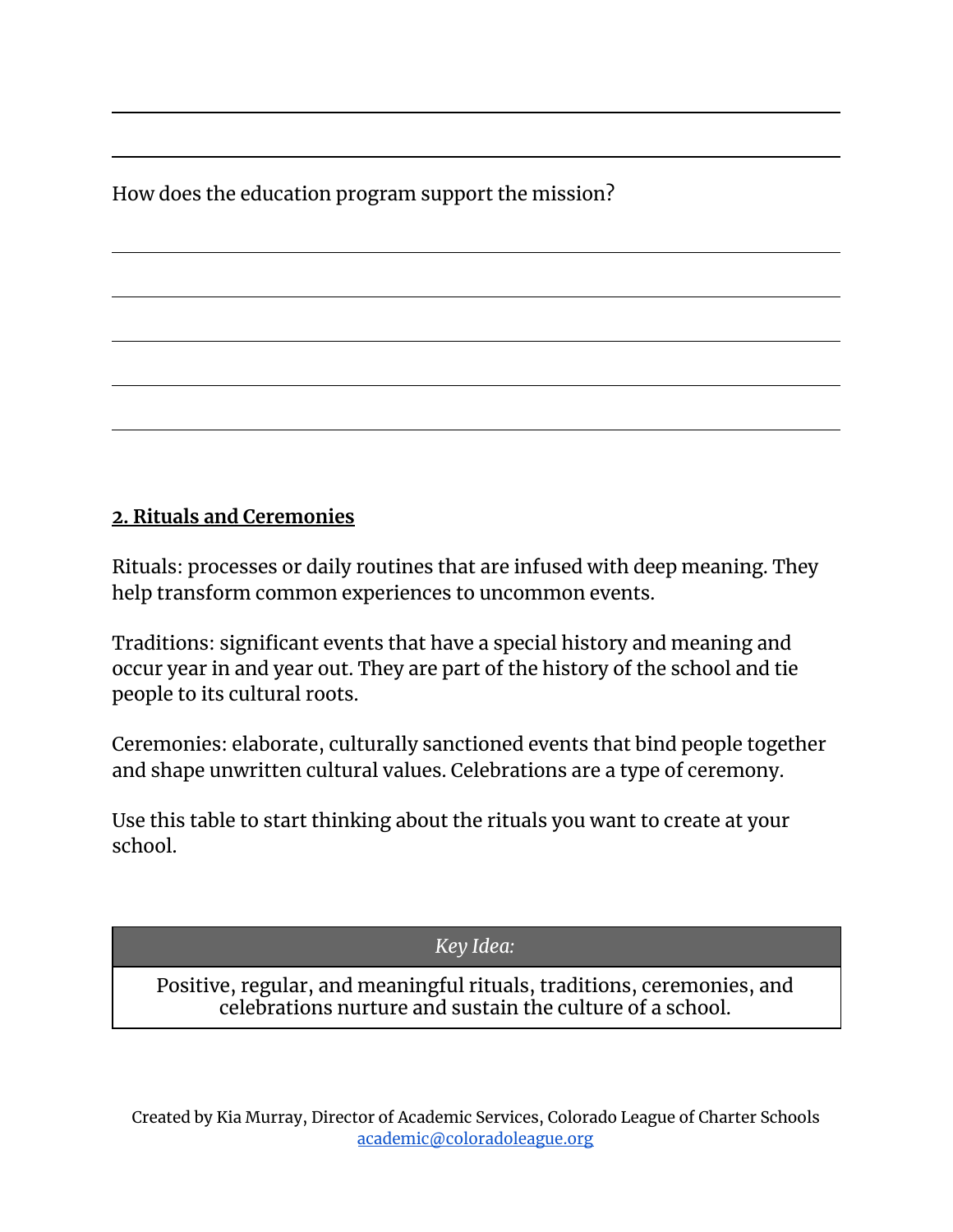| Leadership/Grade<br>Level/Department Team<br>Rituals | <b>Staff Rituals</b> | <b>Student Rituals</b> |
|------------------------------------------------------|----------------------|------------------------|
|                                                      |                      |                        |
|                                                      |                      |                        |

### **Map Your Traditions and Ceremonies**

Divide a piece of paper into the months of the year. Map out the traditions and ceremonies your school observes throughout the year.

### **3. History and Stories**

As you are developing and opening your school, consider how you are going to maintain the history of your school and capture stories. Ideas include video recording the founders' stories, creating a visual history with images, creating a platform for student, parent, and staff storytelling, and so on. Maintain a record of major changes throughout your school's life and share this history with new staff and families.

#### *Key Idea:*

History and stories are key parts of a school culture that must be understood to support the positive and change the negative.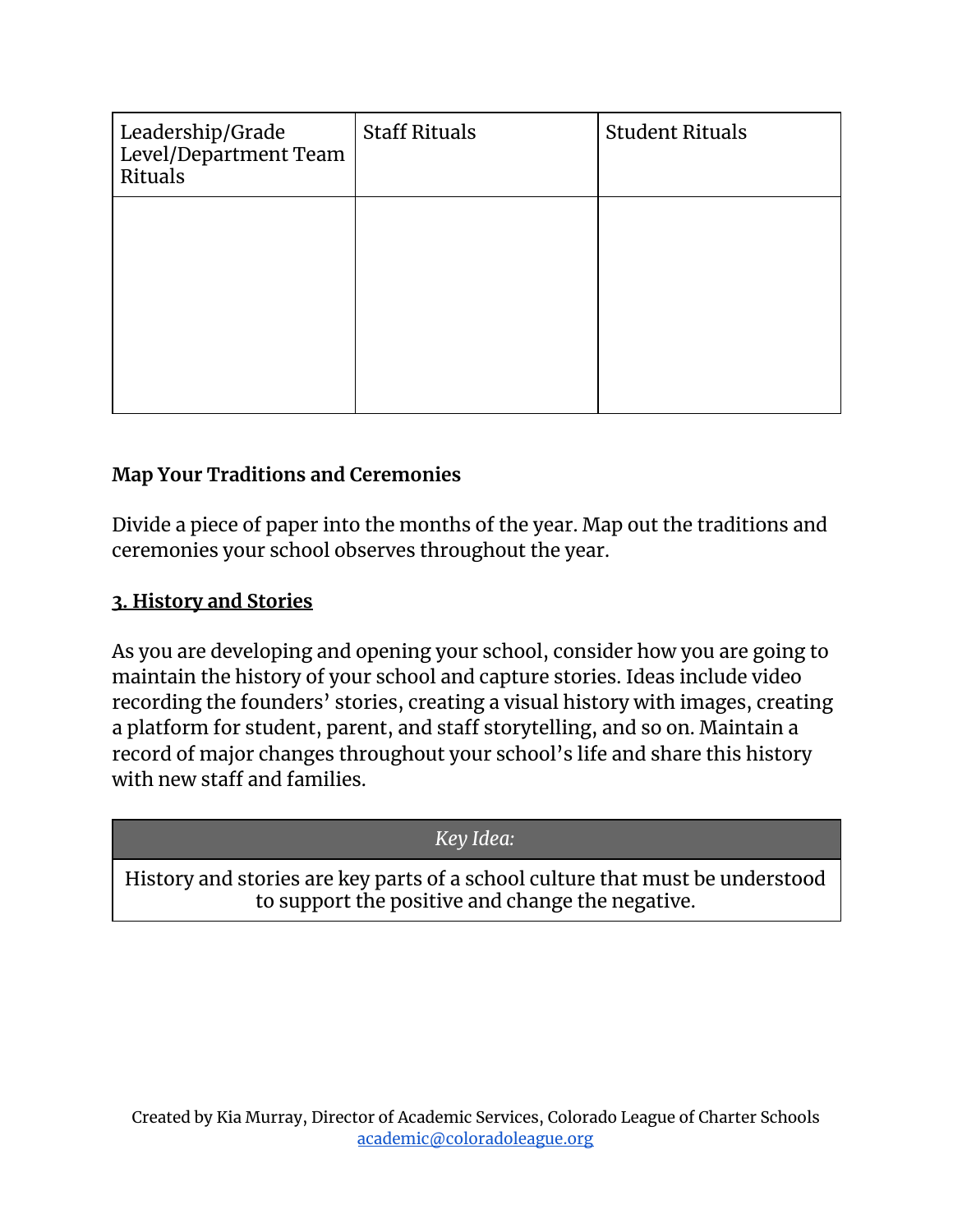## **4. People and Relationships**

It is the informal network of people that:

Will move the school along in a positive direction

Maintains adequate flow of ideas, information, and social motivation.

When negative, can seriously damage the progress of a school.

*Key Idea:*

Working effectively with both positive and negative types of informal networks is necessary to create and sustain a positive culture.

How will norms and expectations (of both students and staff) be clearly articulated, will there be proper time devoted to orientation?

How will you get "buy in" on cultural norms across all stakeholders?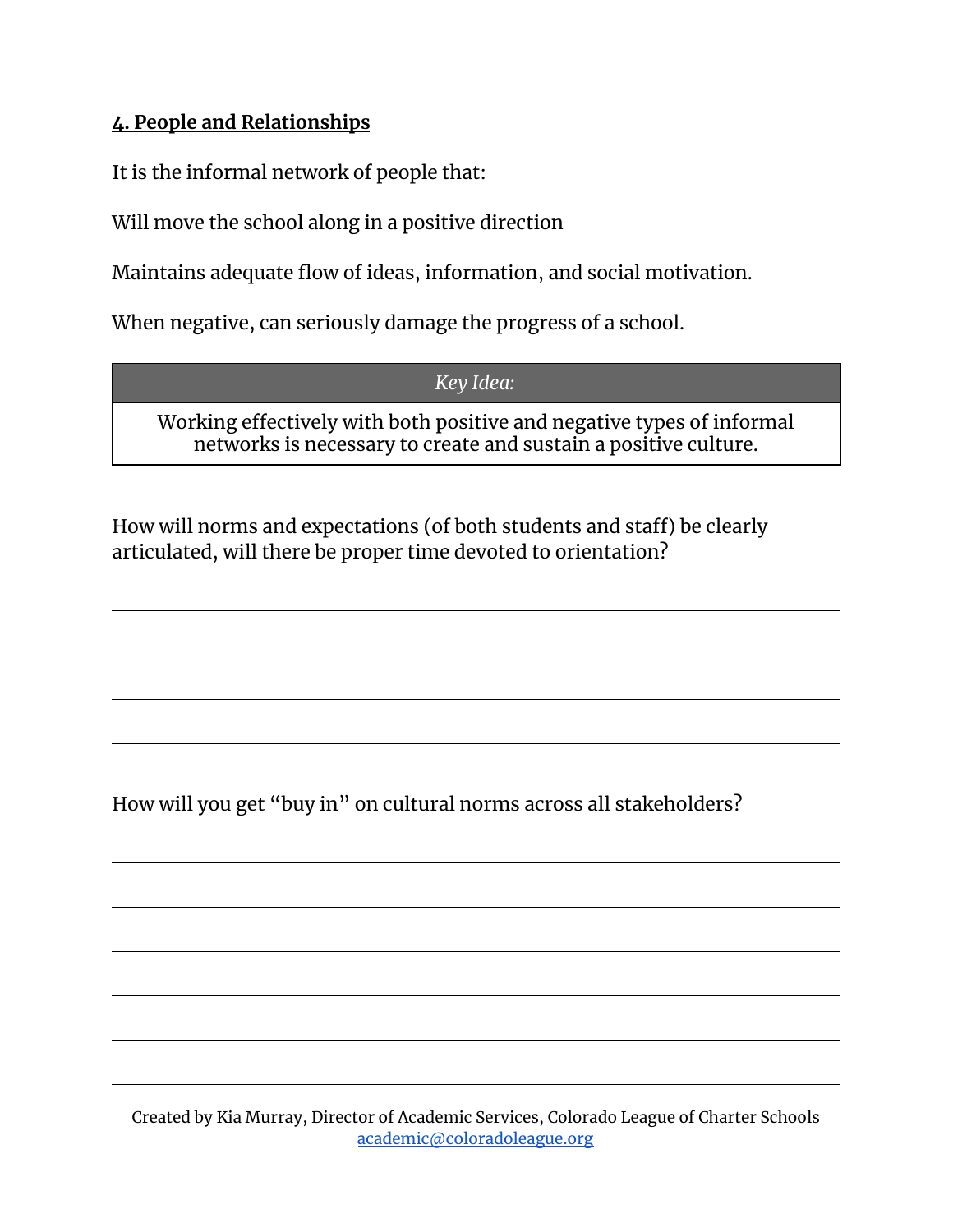How will the mission influence the staff selection and development?

How will you measure the school's culture/climate?

Describe the school's discipline approach and how it reflects the mission and further promotes the culture of the school?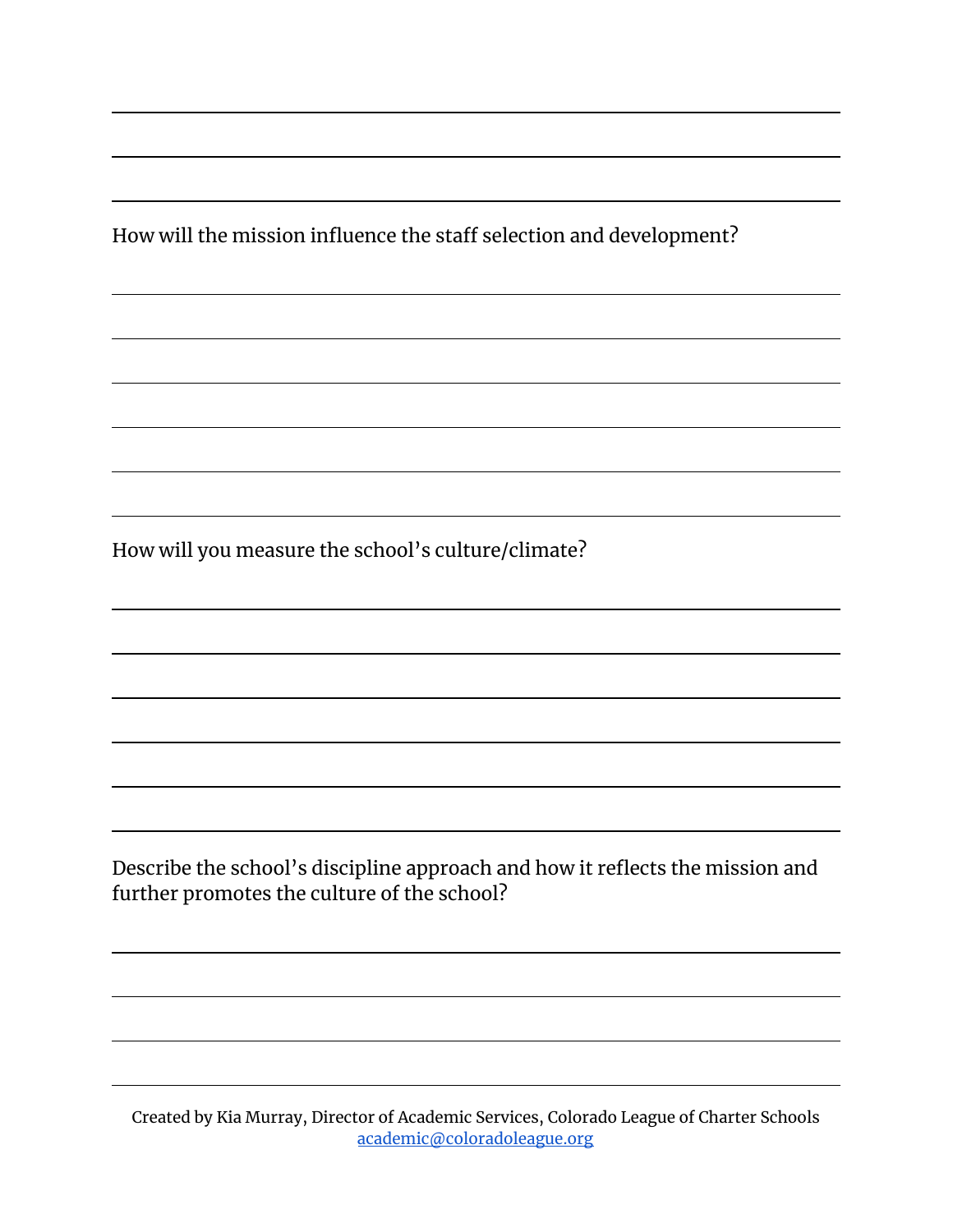#### **5. The visual scene**

Your visual scene:

Sends messages about what is important (ex: state-of-the-art football stadium vs. crumbling library)

Reinforces a sense of community (ex: artwork reflecting diversity of community)

Communicates core mission and values (ex: large spaces for learning and play)

Motivates hard work and pride (ex: display of staff and student accomplishments)

#### *Key Idea:*

Architecture, artifacts, and symbols can convey bright messages of possibility and purpose or represent negativity, pulling a school culture down.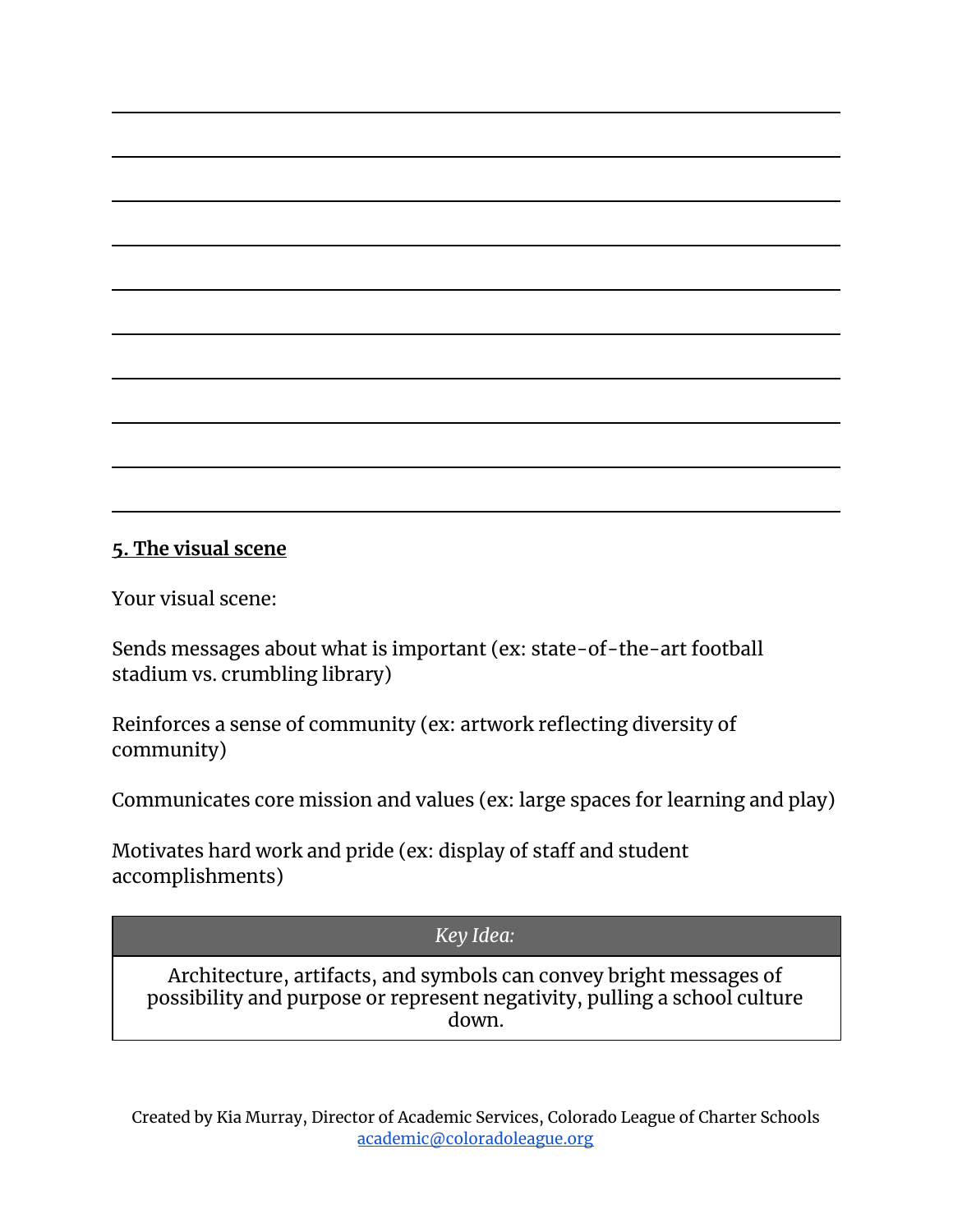**Mission and Vision Matching Game:** When stakeholders walk through your school, they should be able to identify your mission and vision by what the see in the environment. In this exercise, see if you can match the images with the school's mission and vision.

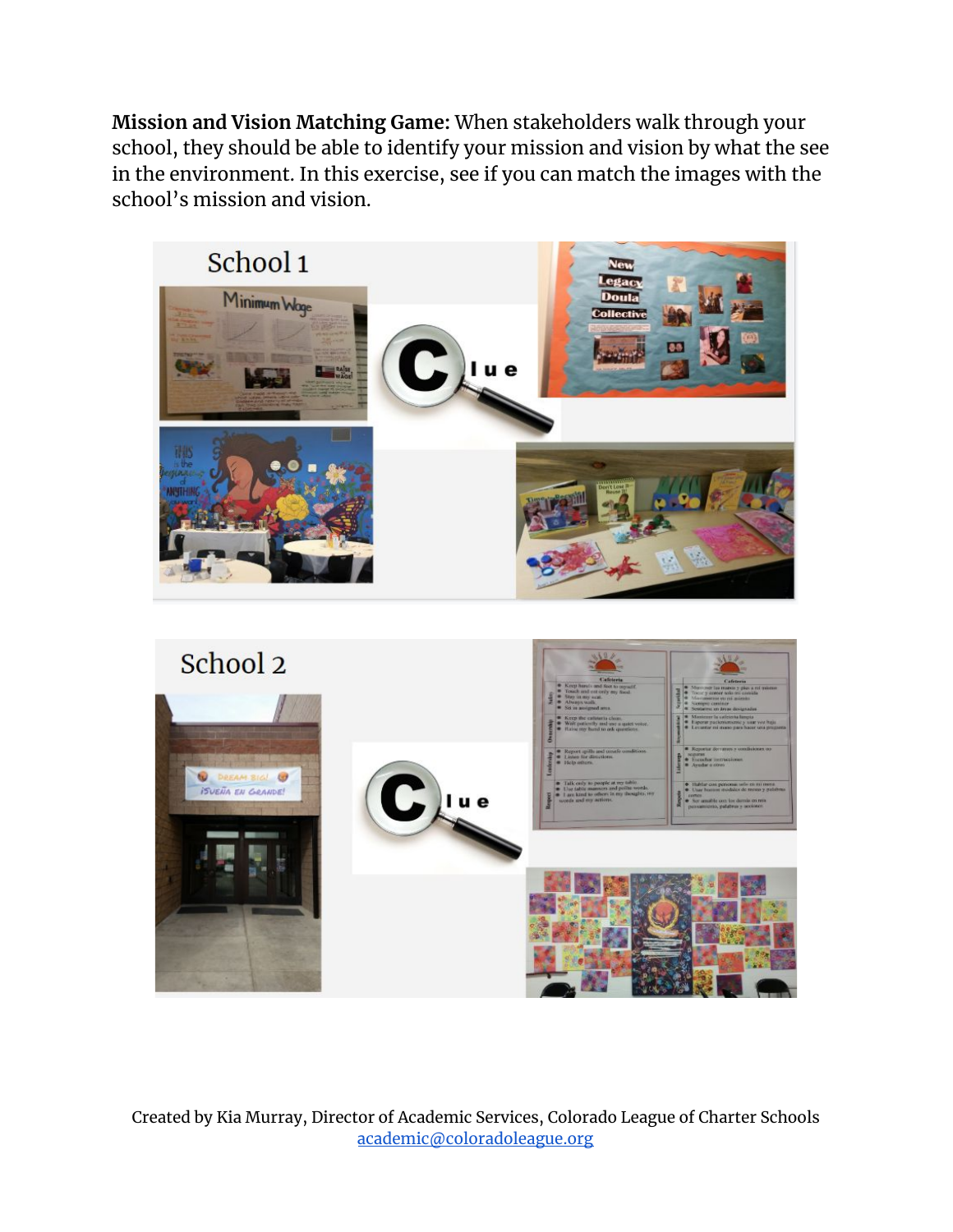

## **School A: School # \_\_\_\_**

Mission: School A will provide a supportive and challenging, personalized, bilingual, and multicultural education for students in kindergarten through eighth grade. Our students will demonstrate pride, self-confidence, and mutual respect and acquire an academic foundation necessary to become successful leaders.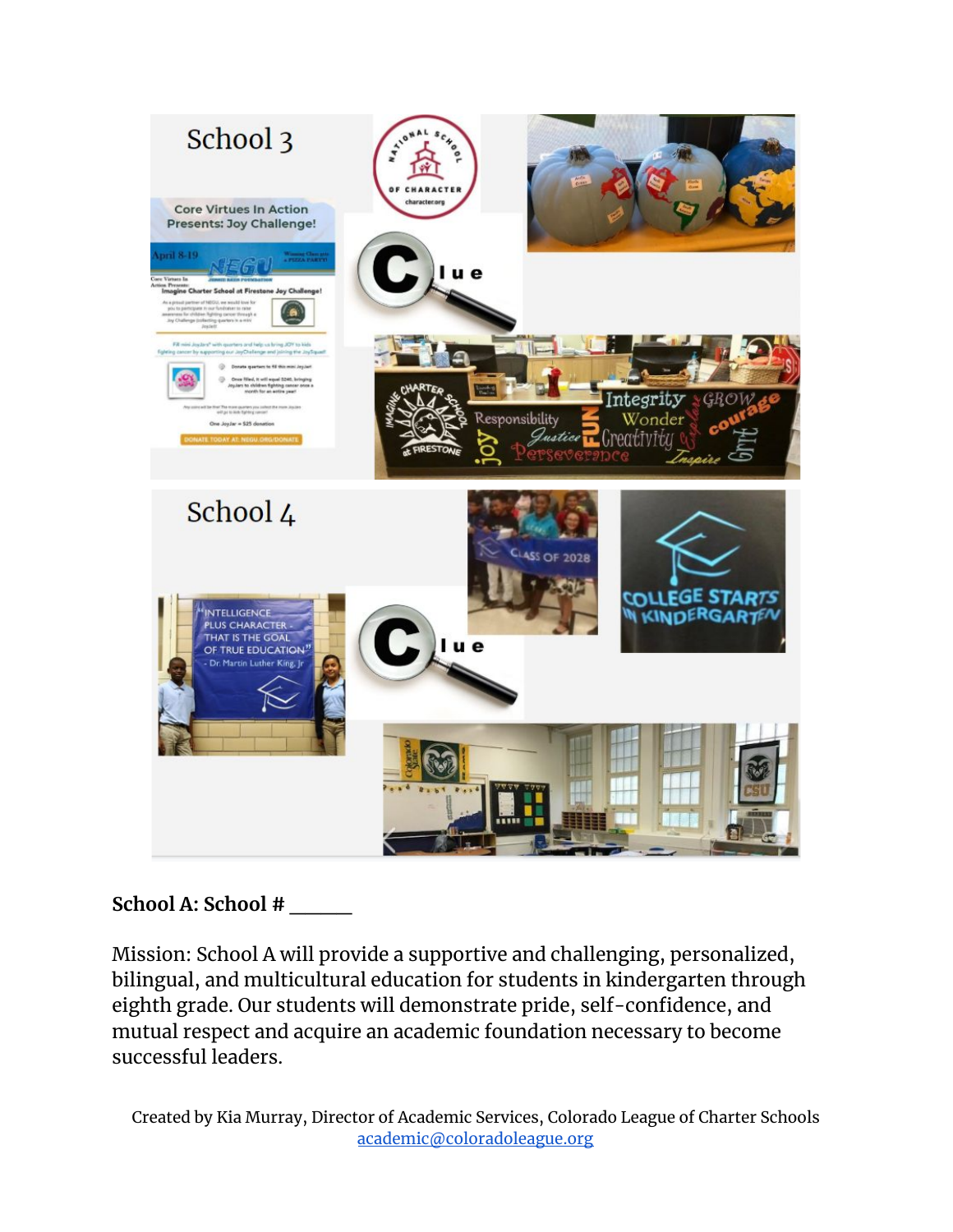Vision: School A will be a school that ensures all students will have a safe, caring, and challenging academic environment. We believe that all students benefit from a bilingual education, and that children deserve an education that is personalized to meet their individual needs.

# **School B: School # \_\_\_\_**

Mission: The mission of School B is to offer young parents a rigorous, relevant, and engaging education so they are empowered with the skills needed to raise healthy children and graduate prepared for success in college and careers.

Vision: Young families creating a legacy of education leading to a compelling career, financial independence, and positive parenting.

# **School C: School # \_\_\_\_**

Mission: The mission of School C is to positively shape the hearts and minds of our students by providing them with a classical, core knowledge curriculum that is academically rigorous and content rich, a safe environment in which character is modeled and promoted, and a community in which to build trusting relationships with others.

Vision: Students at School C develop a foundation of wisdom prepared to be life-long learners, positive role models, and virtuous citizens.

## **School D: School # \_\_\_\_**

Mission: Building a foundation of skills, knowledge, and character, School D educates every K-5 scholar for a four year college degree and a life of opportunity.

Values: EDUCATE OUR SCHOLARS- Achievement of our scholars comes first. SERVE OUR FAMILIES - Deliver on our college going promise to our families. SERVE THE TEAM - Always be a team player. WALK THE WALK - Live the School D values. MY CHILD - Treat every scholar as if they were your own child.